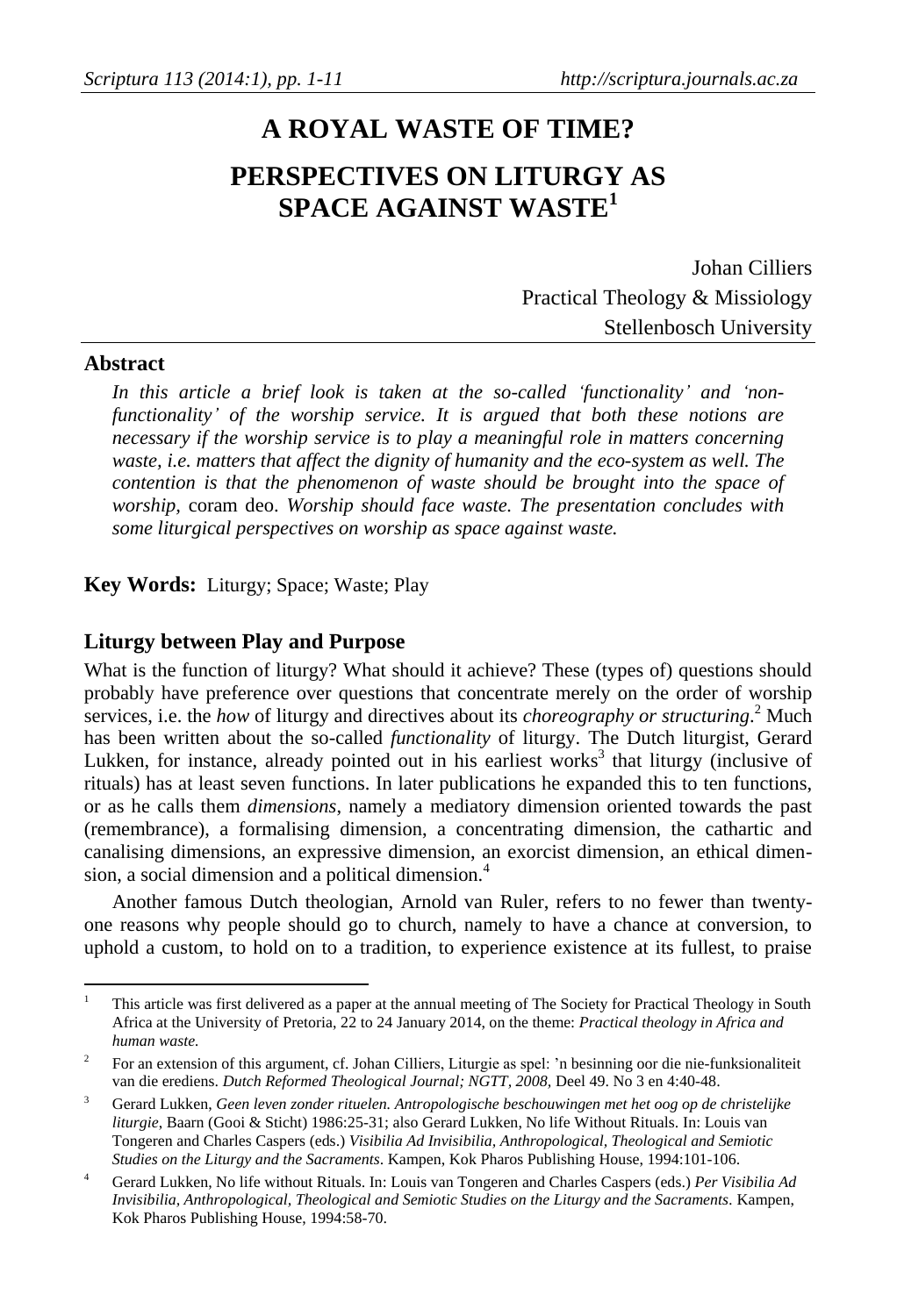God, to observe reality, to pray for the world, to understand the meaning of life, to receive salvation, to come to the light, to be incorporated into the community, to confess your faith publicly, to make your contribution in the congregation, to eventually serve in an office, to realise the meaning of Sunday, to participate in the church year, to find rest, to be edified, to be tuned in to another wavelength, to be given guidance and to celebrate the salvation of the world  $5$ 

Within the South African Reformed perspective the following eight processes have been identified as being part and parcel of liturgy, specifically in relation to the ethical tension between liturgy and life: subversion, freedom, community, articulation, vocation, formation and transformation, confirmation and dedication.<sup>6</sup>

It is interesting to hear how churchgoers themselves answer the above-mentioned question concerning the functionality of liturgy. GB Thompson did empirical research amongst churchgoers to establish precisely what they consider as the most important functions of liturgy and he lists three preferences in the light of the responses: it should represent an oasis of peace and calm in the midst of the unrest of life; it should offer inspiration and hope for the future; the sermon should give practical advice that can be of use during the rest of the week. Although all these issues are obviously important, it is interesting to note that all of them operate on an individualistic level and remain focused on personal experience.<sup>7</sup>

And so one could continue. As a matter of fact, these descriptions of the functionality of liturgy could be expanded even further; it seems as if the possibilities are endless.

Another strand of thought focuses on a dimension that at first glance seems to contradict every functional understanding of liturgy, namely the (non-functional) dimension of *play.* In reality this does not contradict the above understandings, but rather forms the foundation on which, or space within which, liturgy can function. Liturgy as play does not focus on function and it is functional precisely for this reason. This tension between functionality and non-functionality is expressed poignantly by Marva Dawn:

To worship the Lord is  $-$  in the world's eyes  $-$  a waste of time. It is, indeed, a royal waste of time, but a waste nonetheless. By engaging in it, we don't accomplish anything useful in our society's terms. Worship ought not to be construed in a utilitarian way. Its purpose is not to gain numbers nor for our churches to be seen as successful. Rather, the entire reason for our worship is that God deserves it… Worship is a royal waste of time that spirals into passion for living as Christians and back into more passionate worship. It is totally irrelevant, not efficient, not powerful, not spectacular, not productive, sometimes not even satisfying to us. It is also the only hope for changing the world.<sup>8</sup>

The notion of play in liturgical context was strongly emphasised by people such as Romano Guardini and Hugo Rahner, two important exponents of the liturgical movement during the

 $\overline{a}$ 

<sup>5</sup> Arnold A van Ruler, *Waarom zou ik naar de kerk gaan?* Nijkerk: Callenbach, 1972:9-175.

<sup>6</sup> Dirkie Smit, Lex orandi, lex credendi, lex (con)vivendi? – Oriënterende inleiding tot liturgie en etiek. *NGTT, 2004,* 45/3 and 4:887-907.

<sup>7</sup> GB Thompson, *Treasures in Clay Jars. New Ways to Understand Your Church*. Cleveland: The Pilgrim Press, 2003:171.

<sup>8</sup> Marva Dawn, *A Royal 'Waste' of Time. The splendor of worshipping God and being Church for the World.* Grand Rapids, Michigan/Cambridge, UK: William B Eerdmans Publishing Company, 1999:1,17.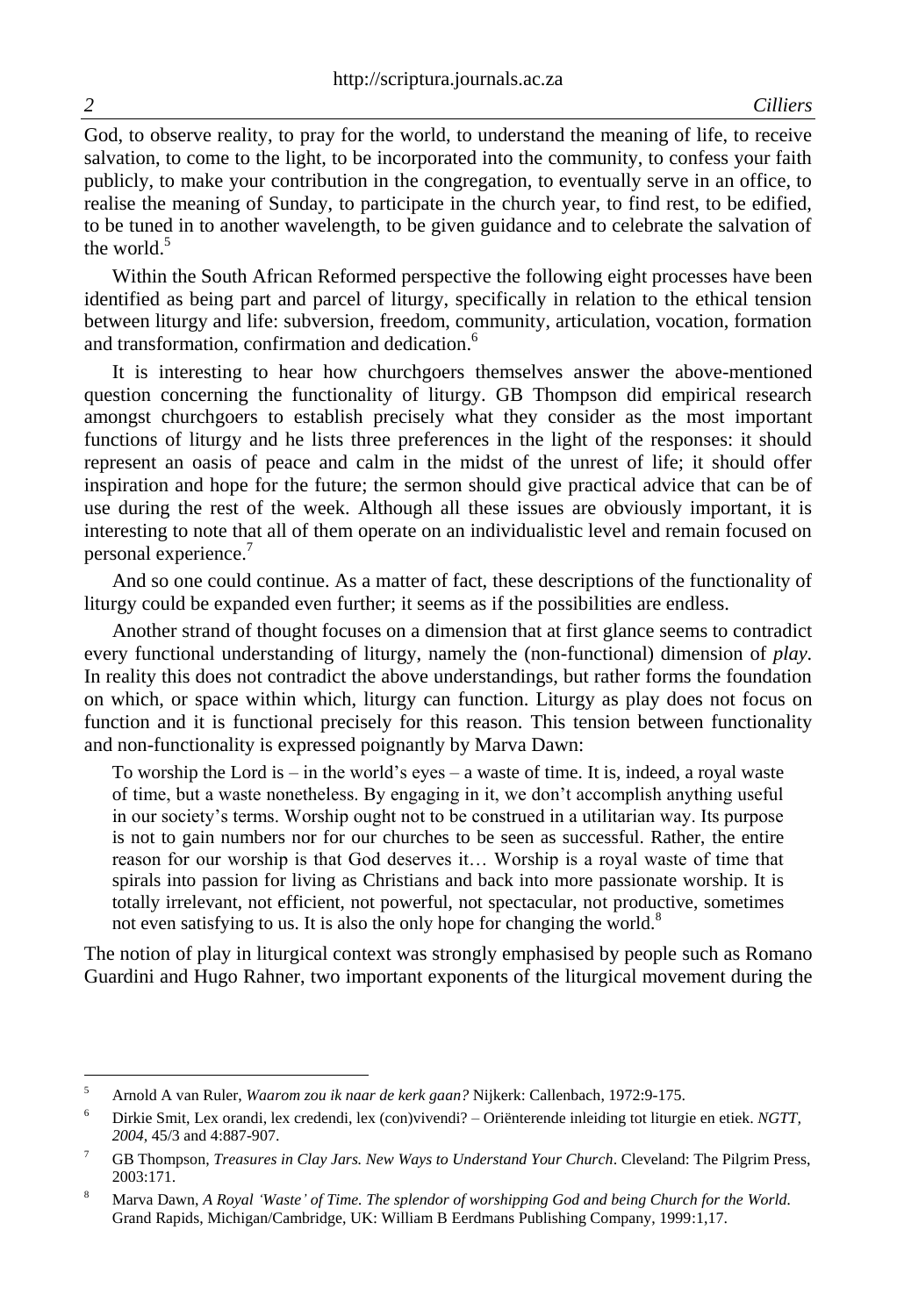twentieth century.<sup>9</sup> According to Romano Guardini, liturgy is primarily a *game*, an apparently aimless exercise – in any case measured by functionalistic standards:

Grave and earnest people, who make the knowledge of truth their whole aim, see moral problems in everything, and seek for a definitive purpose everywhere, tend to experience a peculiar difficulty where the liturgy is concerned… They must learn not to be continually yearning to do something, to attack something, to accomplish something useful, but to play the divinely ordained game of the liturgy in liberty and beauty and holy joy before God.<sup>10</sup>

Saying this, Guardini in no way denies that liturgy also has other dimensions, and that it can and should pursue certain pastoral, didactical and ethical 'goals'. On the contrary, according to him, the church should not only build up the *Opus dei* merely for the pleasure of beautiful symbols, church language and stately gestures, but also for the sake of satisfying our desperate spiritual need. If we were untrue to the latter purpose, we would be untrue to the Gospel itself.

So this play or game is never merely for the sake of superficial frivolity, but often full of tears – because God's intention with life is thwarted and sabotaged in so many ways. In fact, the play we are talking about here is characterised by *ambivalence*, by a polarity, a constant reciprocity between what is and what should be, or ought to be.<sup>11</sup> It is play without holding back, but at the same time also full of anticipation of a world which is playfully hoped for. In the same sense the liturgy should not only be able to laugh, but also to lament – because life is often inundated by worry and woe; it also groans in the pain of expectation of a better world.<sup>12</sup> A liturgy that expresses all these experiences of disorientation cannot and does not have to avoid the reality of sorrow and suffering, of pollution and poverty, of children playing on dump heaps. Liturgy is the play of *God's grey children*. 13

In *this* play lies the highest 'function' of liturgy. Play and purpose do not contradict one another; feast and function go together; praise and programmes are, or should be, in step. If we abstract play from purpose, we end up with liturgical inversion; if we abstract purpose from play, the result could be a pathological quest for liturgical relevancy. Liturgy opens up a space where the healthy tensions between play and purpose become evident, and in this sense it is also a *space against waste*. 14

 $\overline{9}$ <sup>9</sup> Cf. their major works in this regard: Romano Guardini, *The Spirit of the Liturgy.* New York: Crossroad, 1997; Hugo Rahner. *Man at Play.* New York: Herder and Herder, 1965.

<sup>&</sup>lt;sup>10</sup> Guardini, *The Spirit of the Liturgy*, 61:71-72. According to Ralph Sauer, play is part of feasting, a play that does not have any specific aim, but rests in itself – it is an aim in itself. Liturgy as aimless play is a depiction of God who rests in God self, and is meaning as such. Ralph Sauer, *Die Kunst, Gott zu feiern. Liturgie wiederentdecken und einüben.* München: Kösel, 1996:56.

<sup>11</sup> A Paus, Liturgie als Spiel? In *Communicatio Fidei: Festschrift für Eugen Biser zum 65. Geburtstag.* Eds. H Bürkle & G Becker. Regensburg: Pustet, 1983:300-301.

 $12$  Cf. Rom 8:22.

<sup>&</sup>lt;sup>13</sup> The use of the term *play* is, of course, nothing new in theology – in the scriptures we already hear that wisdom played like a child before the father on the eve of creation (Prov. 8:30). Diverse thinkers such as Hieronymus, Origines, Gregory of Nissa, Maximus and other mystics represent a theology which could be considered as a counter-voice to the official onto-theological traditions of the day, and which often, as misunderstood and even mocked movements, wished to reclaim humanity as *homo ludens*, as playful human beings who work co-creatively in the world with the playing God (*deus ludens)*.

<sup>&</sup>lt;sup>14</sup> I use the notion of *space* in conjunction with liturgy deliberately. For an exposition of the spatial dimensions of liturgy, cf. Johan Cilliers, In die omtrek van die Gees: 'n besinning oor die ruimtelikheid van liturgie. *Praktiese Teologie in Suid-Afrika* 2008, Vol 23 (2):1-21.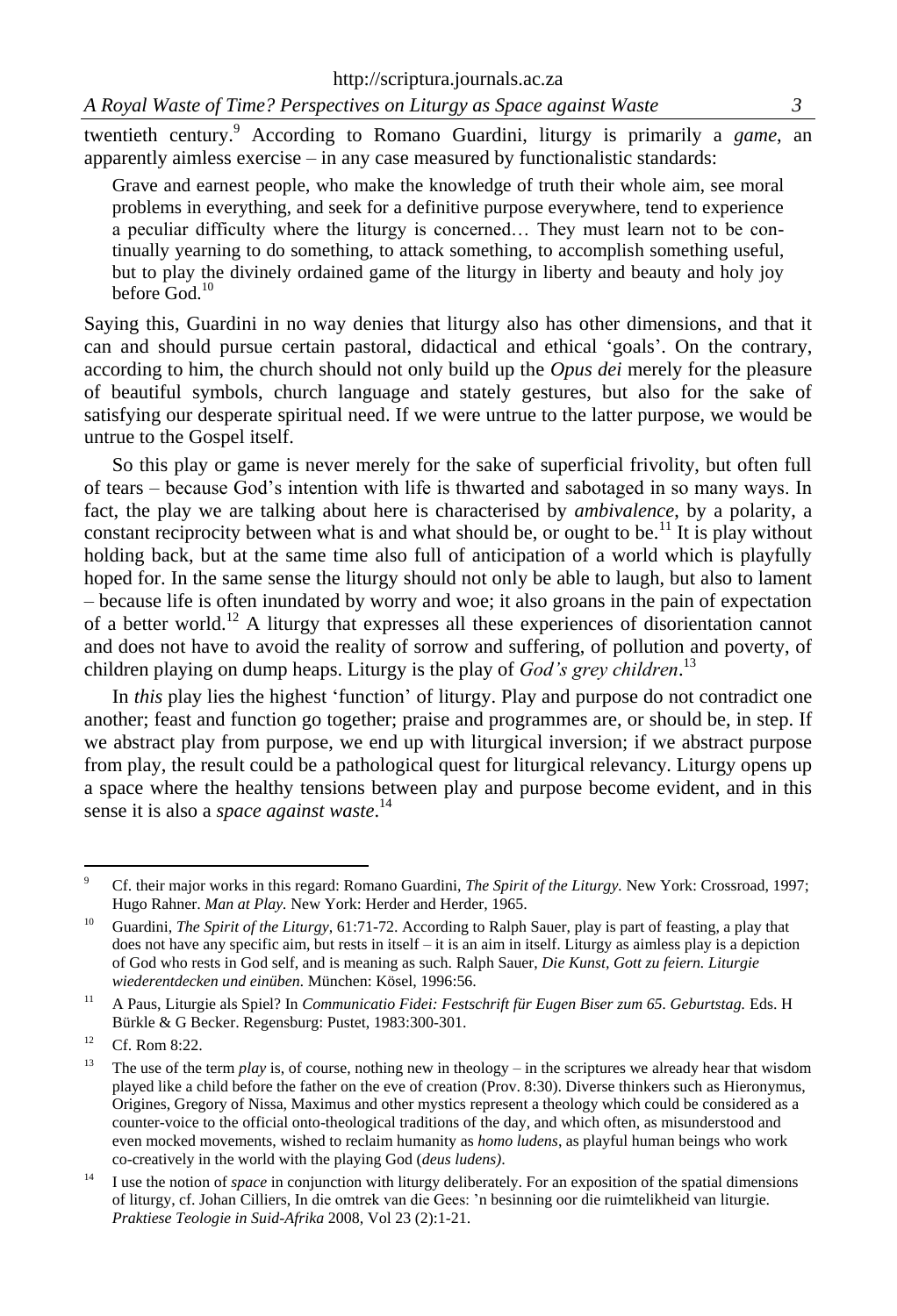The issue of waste has indeed escalated into a planet-threatening reality. South Africa generates approximately 108 million tonnes of waste per annum – and it is growing. In 2011, 55% of this waste was classified as 'general waste', 44% was 'unclassified waste', and 1% was labelled as 'hazardous waste'.<sup>15</sup> The Member States of the European Union (EU) produce more than 2 billion tonnes of waste, including hazardous materials, every year. And this figure is rising steadily. The situation is even more alarming in the countries of Eastern Europe, Caucasus, and Central Asia. The waste generated there accounts for nearly 4 billion tonnes  $(2009)$ .<sup>16</sup> And so we could go on.

Water pollution has become a particular threat in South Africa. South Africa is a place of many paradoxes.<sup>17</sup> Water is no exception. In South Africa we have some of the most breathtaking waterfalls, dams, oceans, rivers – but, paradoxically, not only a scarcity of fresh water resources in comparison to our population growth, but also pollution of these scarce sources on a shocking scale. We actually have a water crisis. South Africa is by some standards, a 'dry' country, and the water sources that we have, are under threat.

The main factors contributing to the deterioration of water quality in South Africa are salinization, eutrophication, disease-causing micro-organisms and acidification. South Africa is facing a water supply crisis caused by a combination of low rainfall, high evaporation rates, an expanding economy and a growing population whose geographical demands for water do not conform to the distribution of exploitable water supplies.<sup>18</sup>

In 2005, more than 95% of the country's freshwater resources had already been allocated for usage in different spheres of our society. The water quality of these resources has, however, declined due to increased pollution caused by industry, urbanization, afforestation, mining, agriculture and power generation. Exacerbating factors are South

<sup>15</sup> <sup>15</sup> The National Environmental Management Waste Act (Act 59 of 2008) (RSA, 2009) provides the following definitions of the different types of waste: *General Waste*: "Waste that does not pose an immediate hazard or threat to health or the environment, and includes domestic waste, building and demolition waste, business waste; and inert waste". *Hazardous Waste*: "Waste that contains organic or inorganic elements or compounds that may, owing to the inherent physical, chemical or toxicological characteristics of that waste, have a detrimental impact on health and the environment". *Unclassified Waste*: Refers to waste streams that are listed both under general and hazardous waste in the Waste Information Regulations. These waste streams are typically generated in high volumes but are believed to pose relatively low hazard to the environment and human health (Department of Water Affairs & Forestry, 1998). To improve the classification of waste in South Africa a more comprehensive system of classification is being developed in the form of the draft Waste Classification Regulations in terms of the National Environmental Waste Management Act (DEA, 2009). As a result a number of waste categories that were previously considered to be unclassified waste will be monitored and classified as either general or hazardous from 2012 onwards. Since the DEA baseline report predates this development a considerable amount of waste is still noted as unclassified. *Source: DEA. (2012). National Waste Information Baseline Report.*

<sup>&</sup>lt;sup>16</sup> United Nations for Economic Commission for Europe (UNECE),

<http://www.unece.org/statistics/news/newswaste-statistics.html>

 $17$  There exists, for instance, the paradox between poor and rich, and in particular extremely poor and extremely rich. There is the paradox between luxurious mansions and affluent estates, and struggling townships and dilapidated shacks – often situated just a few kilometers from one another. There is the paradox – in comparison to many other countries – between the highest figures of unemployment, and the lowest rates of life expectancies; the highest forms of educational inequalities, and the lowest forms of productivity rates; the most sophisticated technological advances in the world (for example the largest disk-shaped telescope, SKA, being constructed in the Karoo), and a crumbling provider of electricity (Eskom); between being able to host one of the most successful Soccer World Cups in history (2010), and experiencing some of the worst bouts of xenophobia ever (in 2008), etc.

<sup>&</sup>lt;sup>18</sup> [CSIR perspective on water in South Africa –](http://www.csir.co.za/nre/docs/CSIR%20Perspective%20on%20Water_2010.PDF) 2010.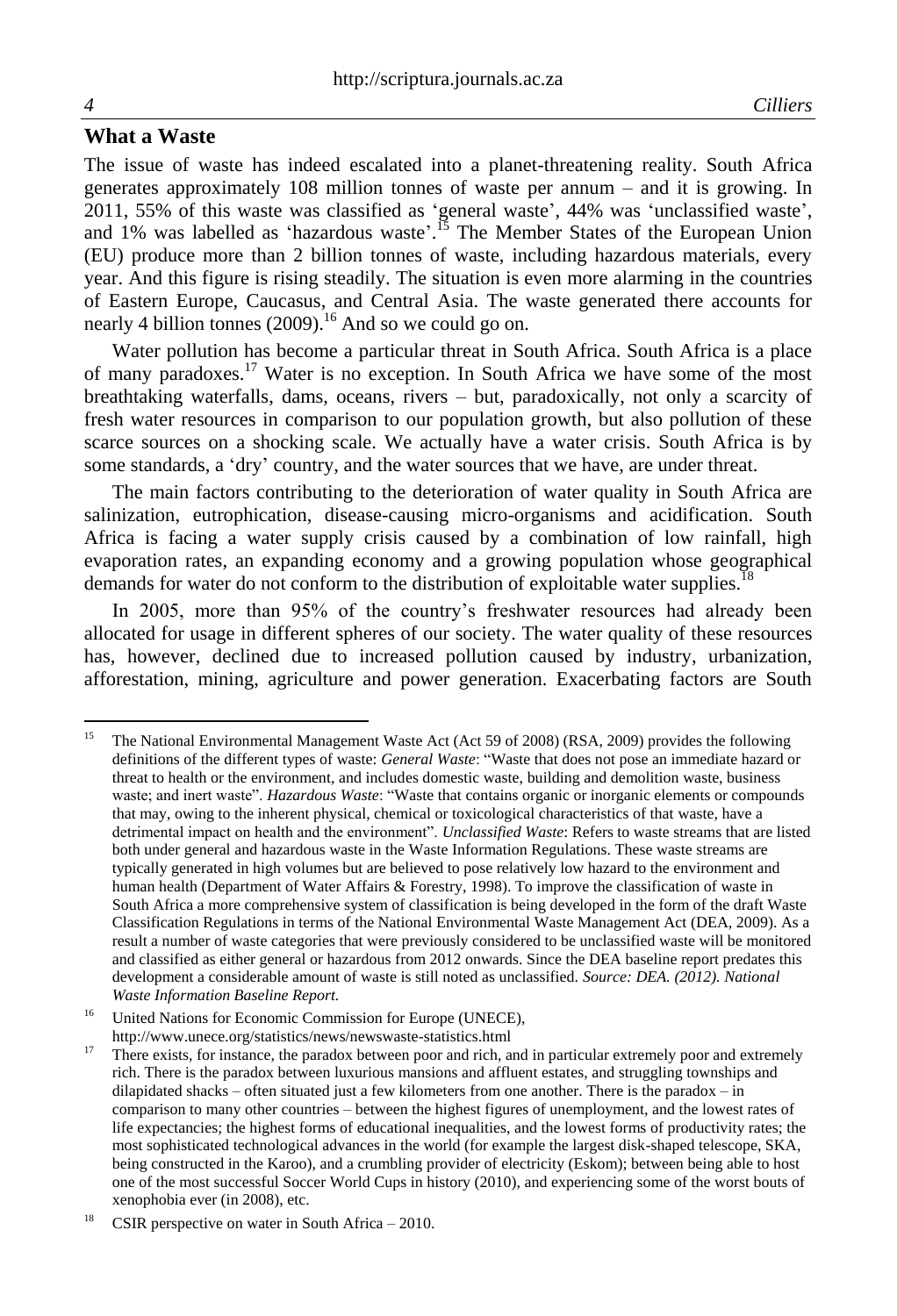Africa's outdated and inadequate water treatment and sewage treatment plant infrastructure and unskilled operators – underlined by instances such as the recent service delivery protests against a lack of water at the informal settlement in Mothutlung, near Brits in the North West Province, resulting in the death of four protestors after clashes with the police.

But paradoxes often open up spaces of creative tension. And it is exactly this tension of pristine sources and wanton pollution, of creation and chaos that calls for, and simultaneously challenges, liturgy as a space against waste. But what do we mean with 'against'?

## **Liturgy as Space Against Waste**

In what follows, I offer four brief perspectives.

 *First*, 'against', in its liturgical sense at least, does not indicate a general negative attitude towards life. Unfortunately, this has often been the case. 'Protestantism' does not equate a constant protest against something or someone, but rather a way to live within the context of a new identity. (Protestant) Liturgy should consequently also not be usurped to become a constant campaign *against* certain realities, but should rather be an expression of our new identity in Christ. Perhaps we should critically revisit the suffix –ism in Protestantism. It could be misconstrued as a syndrome of: we-are-againstall-and-everything. Then the idea of liturgical functionality, abstracted from the dimension of play, becomes a negative and perhaps even destructive ideology.

It would in fact be interesting to do some research on what types of closed ecclesiologies lurk behind certain negative conceptions of Protestantism – an ecclesiology that in fact needs the 'enemy' in order to function and indeed to exist. In this sense the 'enemy' not only threatens, but also affirms; if the enemy is no longer there, such Protestants no longer have an identity and existence. It signifies a type of Protestantism, even a God-image that exists by grace of the 'enemy'. In such –isms the gospel is often deteriorated into an 'anti-something': anti-humanist, anti-communist, anti-gamble, antihomosexuality, anti-this and anti-that. 'Anti' then becomes an *essential part* of such modes of faith – which resembles Zoroastrianism, rather than Christianity.<sup>19</sup>

We should take care not to over-ethicise life in liturgy. We are reminded of Dietrich Bonhoeffer's contention that the intention of God's law is to create structures within which we can experience and enjoy everyday life, and that we are not called to make major ethical decisions every second of every day. Therefore we should also not overburden life in a pathological manner with the ethical.<sup>20</sup> The whole of life is not ethics. But, says Bonhoeffer, sometimes situations and conditions arise in life in which the 'normal', everyday existence is so shattered, so ravaged, that the Church cannot avoid uttering a clear, ethical word. Then the gospel must be proclaimed as the *concrete law for the hour*. In this sense, the Church does not proclaim 'eternal principles' that profess 'truth that is applicable everywhere', but rather the gospel as law for the hour, being true here and now. Not all that is 'eternally' true is of necessity true 'today'. The question is: does the pollution of our planet not constitute an ethical dilemma of such magnitude, that the Church should urgently proclaim the gospel as truth-for-today, indeed as law for this late hour (before midnight)?

 $\overline{\phantom{a}}$ 

<sup>19</sup> Cf. Johan Cilliers, *God for Us? An analysis and evaluation of Dutch Reformed preaching during the Apartheid years.* Stellenbosch: Sun Press, 2006:30f.

<sup>&</sup>lt;sup>20</sup> Dietrich Bonhoeffer, *Ethics*. London: SCM Press, 1955:23f.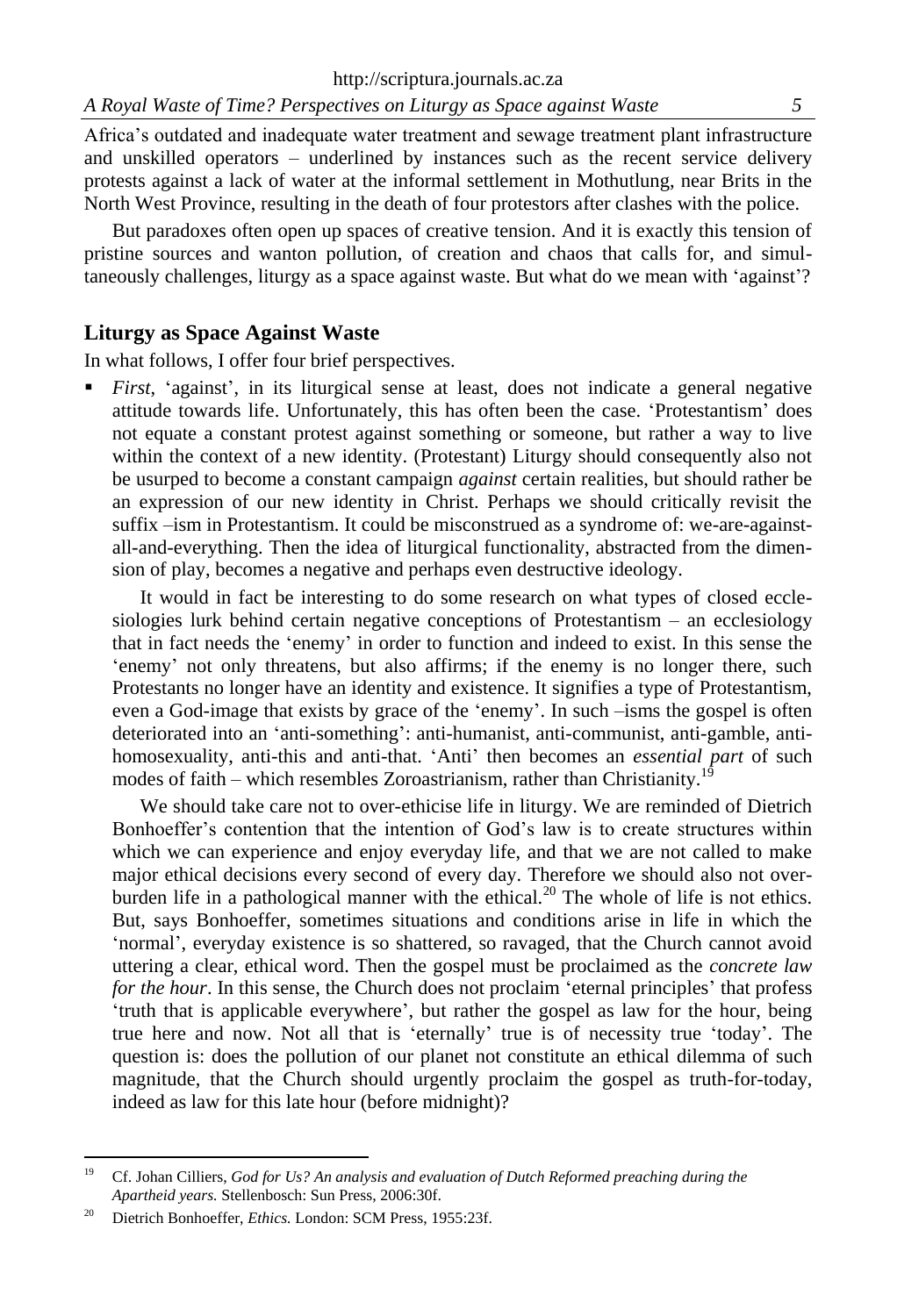*Second*, (Protestant) liturgy is, obviously, 'against' negative and destructive forces and realities. When play, in turn, is abstracted from purpose, liturgy falls silent when and where it should speak.<sup>21</sup> Silence is not always golden.<sup>22</sup> We have to protest, to oppose, to speak and act out – against. But we do this from a theological basis, not as followers of the latest (ecological) trend.

I take my cue here from the famous Roman Catholic monk, Teilhard de Chardin, who was way ahead of his times in the debate about science and faith, and in particular about the relationship between evolution and creation. Obviously I cannot do justice to the richness of his theological and philosophical thought here.<sup>23</sup> What I find interesting however, is his understanding of the Cosmic Christ – and he takes his cue in turn from the Apostle Paul.<sup>24</sup> For De Chardin, all of creation is underway, also through evolution, to the ultimate fulfilment under the Omega, Christ. All of reality is *converging* towards this *pleroma*, this fullness, this final unification of all things under Christ. This movement finds its culmination in the final triumph over all destructive powers. At present, however, there are still counter-powers, resisting this movement towards the fulfilment. These counter-powers do not converge, but rather create chaos; do not fulfil, but instead fragment.

So, if we venture an interpretation of De Chardin, we could say that the pollution of creation, with the escalation of waste, may be seen as being part of this countermovement, away from the unification under Christ, back towards the chaos. Pollution stands in paradox to the *pleroma* – where and when all of creation will finally come to rest. Pollution opposes the ultimate peace and fulfilment of God's creation and in doing so represents the chaos that threatens this creation.

As space against waste, liturgy opposes these opposing powers; represents a counter-movement against the counter-powers; protests against the pollution that seeks to draw creation back to chaos. In liturgy we are indeed co-workers with Christ, as Paul states, co-converging towards the *pleroma.<sup>25</sup>*

 *Third*, liturgy protests, but is not 'against' chaos, *per se*. Chaos can in fact be the first step towards order; the presupposition to new creation. Chaos can become the *playground for new creation*. This time I take my cue from a change in aesthetical paradigm during the  $19<sup>th</sup>$  century. During this era, the 'other side of beauty' was rediscovered, *inter alia* by people such as Arnold Ruge, Friedrich Vischer, and Karl

 $\overline{a}$ <sup>21</sup> This syndrome of silence is of course not new, at least within certain sectors of the South African context. Research done on trends in Afrikaans religious programmes as far back as 1987 indicates that the religion that was offered to ordinary Afrikaans-speaking people then was almost always *imperative* in nature, but not as an appeal that affects the daily and concrete reality. It was rather a type of alien-to-daily-life, non-existential appeal on the grounds of pietistic potential. The programmes' *contents* said virtually nothing about the issues that, for instance, received attention in the daily press. This research, conducted in conjunction with the Department of Journalism at Stellenbosch University, found that *not one* of the ten most commented on issues of the day were reflected in the sermons that were broadcast. Cf. BA Müller,. *Tendense in Afrikaanse Godsdiens Programme.* Stellenbosch: Stellenbosch University, 1987:44-46.

<sup>&</sup>lt;sup>22</sup> For an exposition of the positive meaning of silence within liturgical context, cf. Johan Cilliers, Silence is golden: liturgy beyond the edge of language. *Praktiese Teologie in Suid-Afrika,* 2008*,* 23/1:19-35.

<sup>23</sup> His thoughts on the relationship between evolution, science and faith can be read in his book *Christianity and Evolution.* London: Collins, 1977.

<sup>&</sup>lt;sup>24</sup> Cf. 1 Cor. 15:28 and Col 3:11.

<sup>25</sup> Cf. 1 Cor 3:9; 2 Cor 1:24.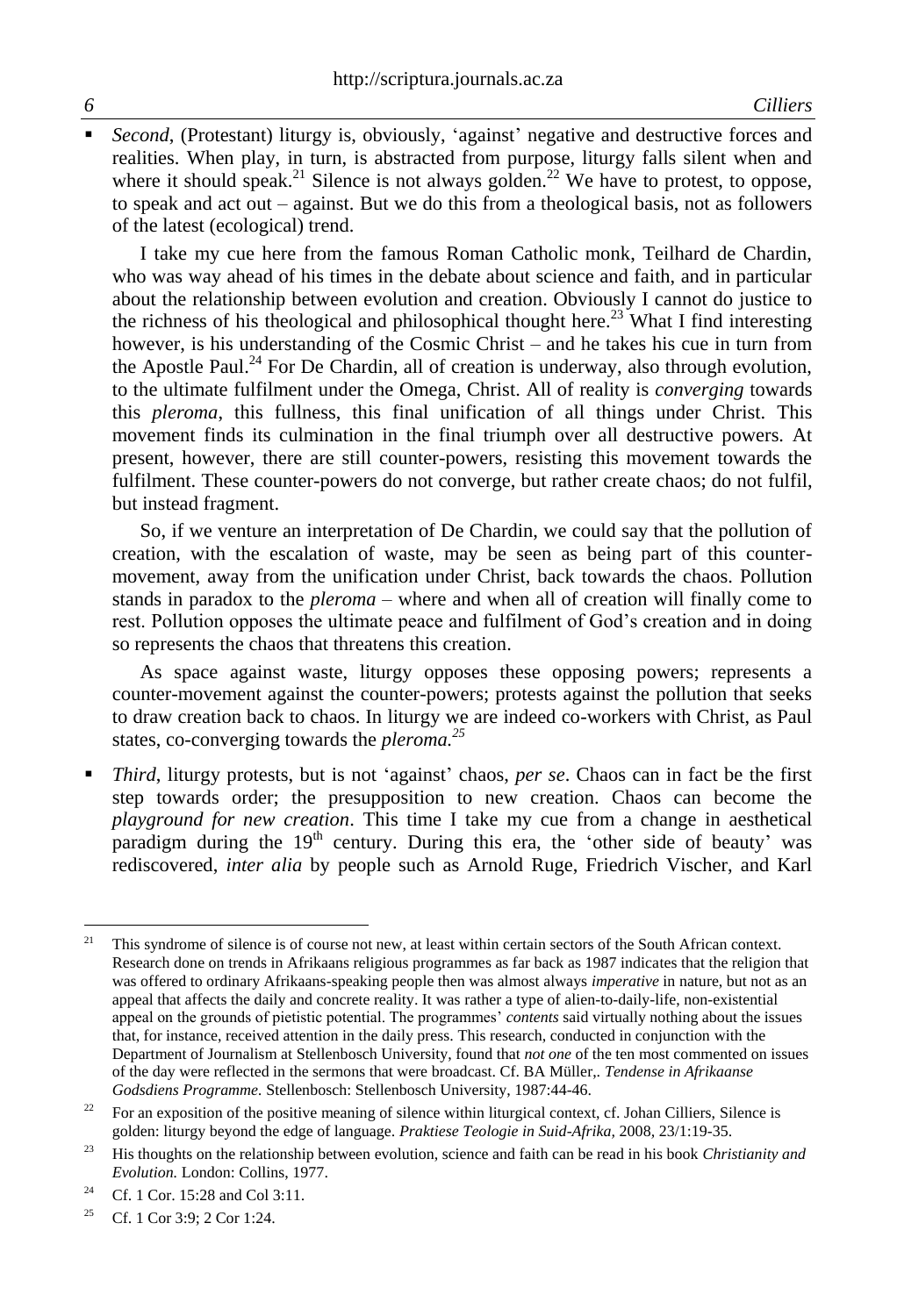*A Royal Waste of Time? Perspectives on Liturgy as Space against Waste 7*

Rosenkranz.<sup>26</sup> Rosenkranz spoke about the *Ästhetik des Hässlichen* (aesthetics of ugliness), and called ugliness *Negativschönen* (negative beauty – but still beauty).<sup>27</sup> According to this perspective, beauty should rather be understood as a space where all the disorders, the imperfections, even the evils and the one-sidedness of our experiences of reality do not necessarily estrange us from the truth, but rather where we have the possibility of stumbling upon 'truth'.

The *ontological function* of (ugly) beauty is therefore to narrow the chasm between ideal and reality.<sup>28</sup> In this sense, 'beauty' lies on the borders between so-called order (proportion) and so-called chaos (disproportion). Beauty is simultaneously the order of change and the change of order, and as such it is fragile, fleeting, endangered, and contingent.<sup>29</sup> According to Rainer Maria Rilke beauty is nothing more than a terrible beginning (*Schrecklichen Anfang*) to unthought-of possibilities.<sup>30</sup>

Within this paradigm, chaos is not viewed as the negative of order; it is not nonorder.<sup>31</sup> The Greeks already understood chaos as the possibility for order, as space and horizon filled with potential.<sup>32</sup> Nietzsche spoke about the *beautiful chaos of being*.<sup>33</sup> In this sense, beauty could be interpreted as the dialectic or paradox, i.e. as the perpetual and reciprocal movement between chaos and order.<sup>34</sup> Within this perspective, waste (or: chaos) is allocated a certain form of worth (i.e. possibility of new creation), and this brings us to our fourth perspective.

<sup>28</sup> Reschke, *Schön/Schönheit*, 429.

 $\overline{26}$ <sup>26</sup> Cf. the discussion by Renate Reschke, Schön/Schönheit, *Ästhetische Grundbegriffe 5.* Stuttgart, Weimar: JB Metzler, 2010:416f.

<sup>27</sup> Karl Rosenkranz, *Ästhetik des Hässlichen (1853).* Leipzig: D Kliche, 1996:5. According to him, "Ästhetiker haben nicht das Recht, Erfahrungen der Wirklichkeit allein mit erträglichen Stichworten vom Edlen, Reinen un Schönen zu reflektieren." Rosenkranz, *Ästhetik des Hässlichen,* 9.

<sup>29</sup> Reschke, *Schön/Schönheit*, 434.

<sup>30</sup> Rainer Maria Rilke, Duineser Elegien, in: *Rilke, Werke in drei Bänden*, hg. H Nalewski, Bd. 1. Leipzig: D Kliche, 1978:579.

<sup>&</sup>lt;sup>31</sup> This relationship between the proportion of order and the disproportion of chaos is important for our understanding of beauty. Disproportion of chaos is not the deformity of proportionate order. Chaos is something in itself – as is order. The link between these two realities could be described as beauty. Beauty exists in the tentative space between proportionate order and disproportionate chaos. The quest for beauty is sparked off by this tension; it is perpetually energised by the movement from disproportion to proportion, i.e. from chaos to order. Understood in this sense, beauty therefore does not exclude the ugly (or: disproportionate), but in fact incorporates it in its quest for (healing of) proportion. The very existence of the tension created by disproportion kindles a faith that is in search of beauty (*fides quaerens pulchrum*).Cf. Johan Cilliers, Fides Quaerens Pulchrum: Practical Theological Perspectives on the Desire for Beauty. *Scriptura: International Journal for Bible, Religion and Theology in Southern Africa* 2011; 3 (108):257-268. This is indeed particularly true of faith and theological aesthetics. The *beauty of God* is often revealed exactly under circumstances of chaotic disproportionateness, which could be viewed as disturbing ugliness. But it could also be viewed as 'a beautiful representation of ugliness.' Cf. Umberto Eco, *On Beauty.* London: Secker & Warburg, 2004:134. Cf. also Paul Evdokimov, *The Art of the Icon: A Theology of Beauty.* New York: Oakwood Publications, 1996:309f.

<sup>32</sup> Bianca Theisen, Chaos-Ordnung, *Ästhetische Grundbegriffe 1.* Stuttgart, Weimar: JB Metzler, 2010:754.

<sup>33</sup> "…*schöne Chaos des Daseins."* Friedrich Nietzsche, Die fröhliche Wissenschaft (1882), in: *Nietzsche (KGA)*, Abt. 5, Bd. 2, 1973:201.

<sup>&</sup>lt;sup>34</sup> These developments underlined the fact that, in a sense, 'beauty' does not exist in itself, but always within the realm of paradox: out of the experiences of suffering and threat, i.e. chaotic disproportionateness, emerges the quest for beauty as healing of proportions. Cf. Reschke, *Schön/Schönheit*, 398.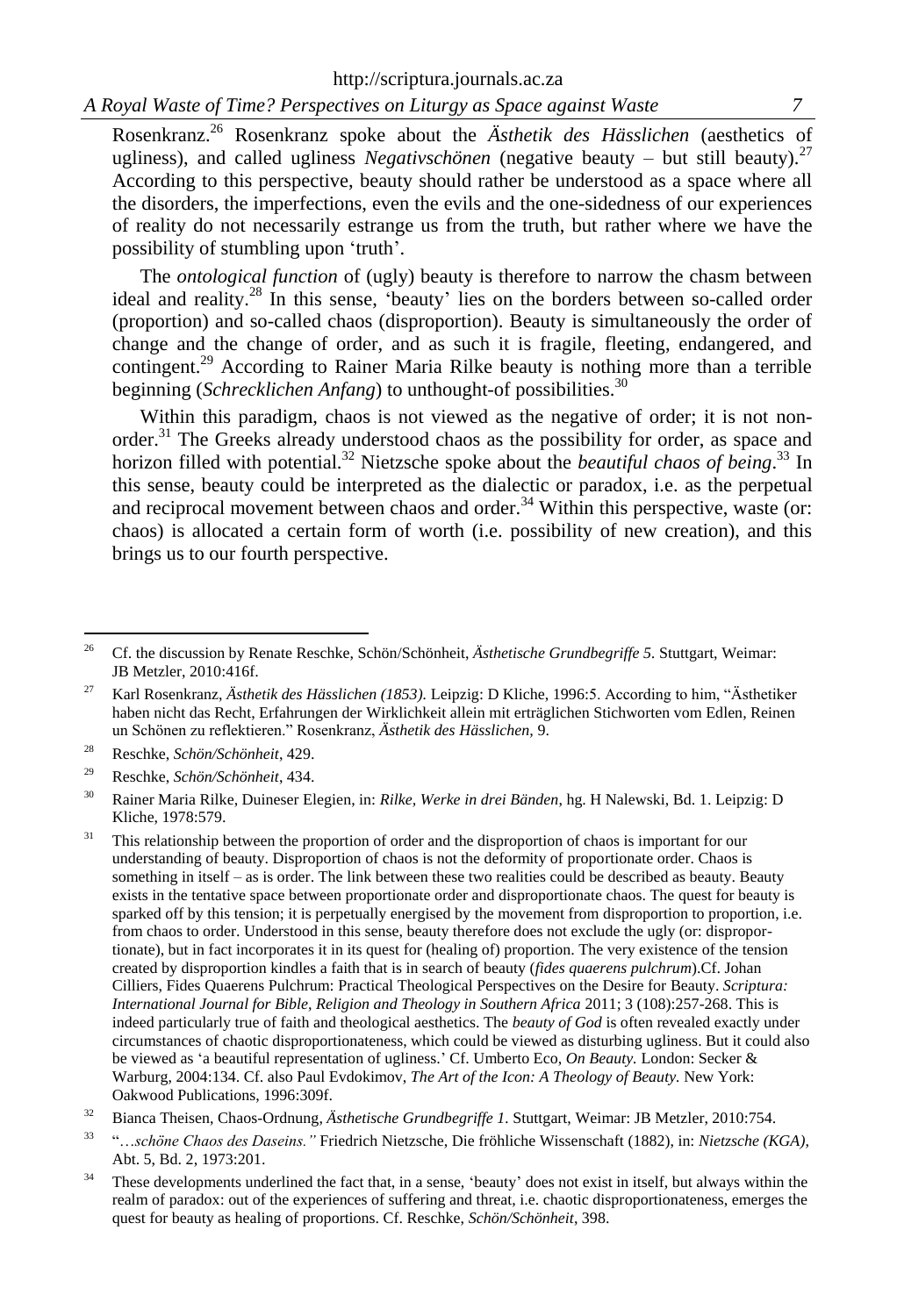*Fourth*, liturgy as space against waste views waste as a playground for new creation, from the *perspective of re-purposing*. It brings play and purpose together. The notion of re-purposing is best illustrated aesthetically – taking as example an art work by the somewhat enigmatic German artist Joseph Beuys (1921-1986).

Beuys was injured during World War Two, and spent some time in a military hospital. During his recovery, he experienced firsthand the ravages of human waste and indignity, of destruction and chaos, of death and decay. He was struck particularly by the medical waste created by the hospital – used needles, blood plasma containers and blood-soaked bandages piling up everywhere. In an art work, entitled Crucifixion Installation<sup>35</sup>, he makes use of items from this form of waste, and, in an aesthetical sense, re-purposes it in the light of the salvific work of Christ.



This particular installation of Beuys went through three stages. First he felt the need to create a figurative embodiment of the entirety of Christian experience; second he was overcome by a feeling of paralyzing emptiness at the death of Christ; and third he felt the intense desire to embody the mystical power of Jesus' death. He described the process as follows: "For me it was a question of showing the reality of the energy. A permanently self-reinforcing existence. It isn't a question of embodying or depicting a historical event. It's about making reality present."<sup>36</sup>

 $\overline{a}$ 

<sup>35</sup> 1962/1963, Wood, bottles, electrical cable, wire, paper, oil, plaster, nails, needles, 42,5 x 19 x 15 cm, © VG Bild-Kunst, Bonn 2006.

<sup>36</sup> Quoted from Pierre Guillet de Monthoux. *The art firm: aesthetic management and metaphysical marketing*. Chicago: Stanford University Press, 2004:6.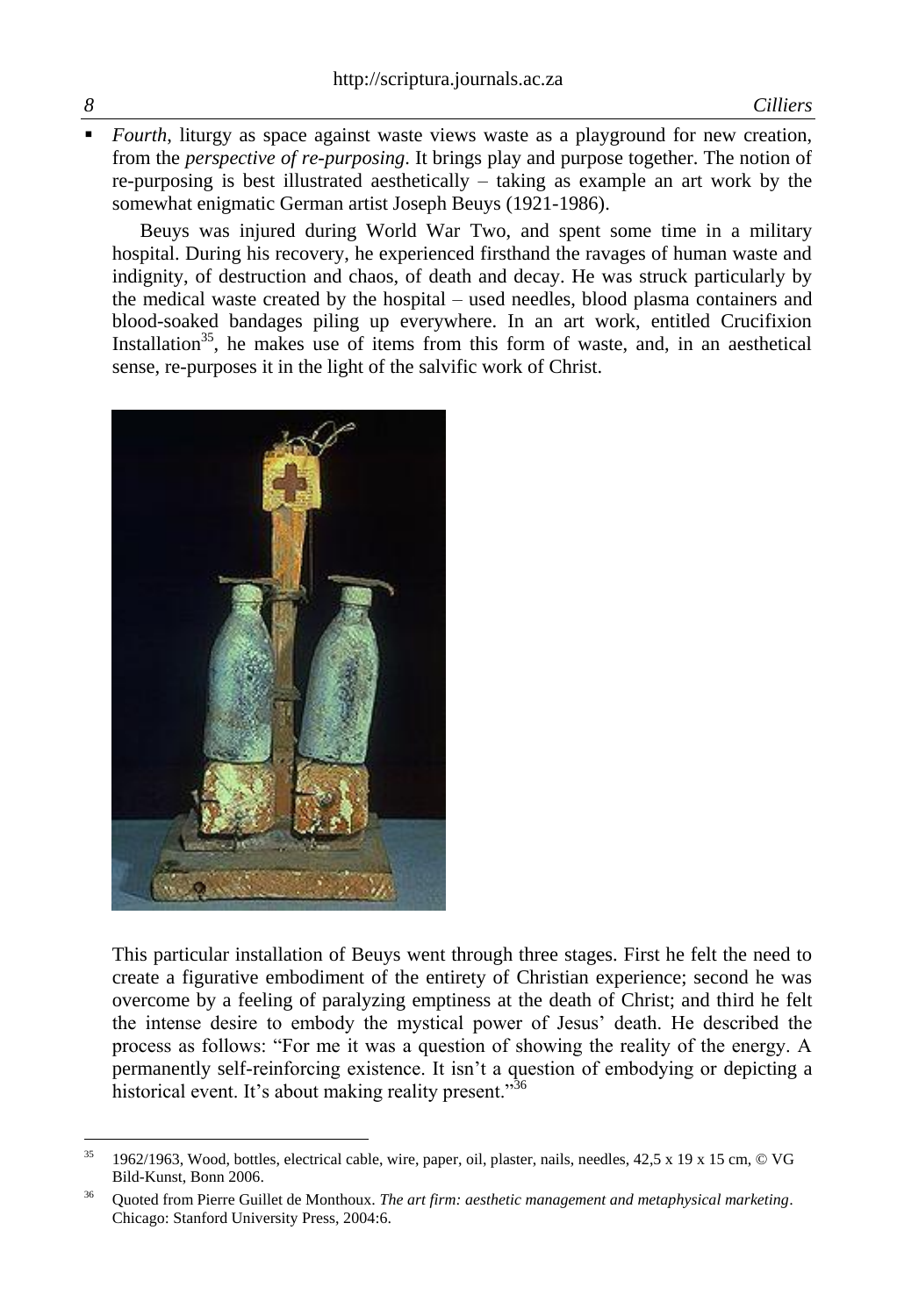Although the crucifix installation of Joseph Beuys depicted above retains traces of the traditional image of the crucifixion, there is also a complete renunciation of realistic, figural representation. This heightens the metaphorical significance of the objects that Beuys introduces into his artwork.

The nails and needles on the installation for instance allude to the tools used in afflicting Christ with suffering, but they also indicate physical and mental pain in general. It is quite interesting to note the role that the concept of blood plays in this installation. Three blood-red crosses (unfortunately not all seen in the depiction above) leave the viewer with no doubt as to the theme of the work, and the two old empty plastic blood plasma containers (as used in the military hospital), which symbolise blood as a life-giving fluid, cannot escape attention. It is, however, live-giving that is inseparably linked with suffering; new creation flowing forth from chaos.

Scraps of newspaper with some words on them (unfortunately also not visible on the image) form a collage-effect and link two concepts in a contemporary manner: on the one hand, written on the bottle on the right, the term 'guilt' is quoted from the world of finance; on the other, on the left-hand bottle, one can see an engagement announcement. In this way, a sign of love is linked to the ideas of guilt and retribution. The artist calls for remembrance of the past, but in such a fashion that the timeless themes of life and guilt, blood and suffering, life and death are re-imagined.

In short: scrap becomes symbols of salvation; waste receives metaphorical significance for re-purposing.

## **Conclusion: A Liturgy of Re-purposing, from Waste to Worth**

Liturgy represents a space against waste, but in such a manner that waste is viewed as a possibility for re-purposing.<sup>37</sup> In a sense, *God specialises in the re-purposing of waste*. Nobody expresses this better than Chrysostomus:

The people, once less sensitive than stones, are raised to the worthiness of angels in one deed of God's grace, simply through God's Word and their faith, without any merit on their side. *This* is the glory and richness of the mystery of Christ. It is like when a scruffy and mangy dog, ugly and deformed, which cannot even move itself anymore but lies with four legs in the air, is instantly transformed into a human being and set on a royal throne. It is like when people who once worshipped the stars and the earth, have now gained insight that they are better than the heavens and the earth and that the whole world is there at their service. Once they decayed in the dungeons and chains of the devil, but now, all of a sudden, they stand high above him, and they flagellate *him*. First they were the captives and slaves of the demons, but now they have become part of the body of the Lord that reigns over angels and archangels. First they were without knowledge of God, now, in an instant, they sit on the throne *next* to God.<sup>3</sup>

 $37$ <sup>37</sup> It is interesting to note that someone like Jürgen Moltmann regards the prefix 're-' as ironic, even negative. Jürgen Moltmann, *Geloof in de toekomst.* Utrecht: Ambo, 1969:32-33. According to him, movements such as the *re*naissance and the *re*formation, as well as concepts like *re*volution, *re*vival, *re*newal and *re*storation, all re(!)veal a longing for a (golden) past, which, in itself, implies a cyclical understanding of history. It represents change while 'dreaming backwards'. He rather opts to embrace the completely new reality (*novum*) instead of the old (*re*). This prompts the question: Should we not rather speak of *pro-*volution, etc., and, in this sense, also of '*pro-purposing*'?

<sup>38</sup> Translated from Kurt Ihlenfeld, *Te deum heute. 365 Texte zur Krisis des Christentums.* Witten u. Berlin: Eckart, 1965:35.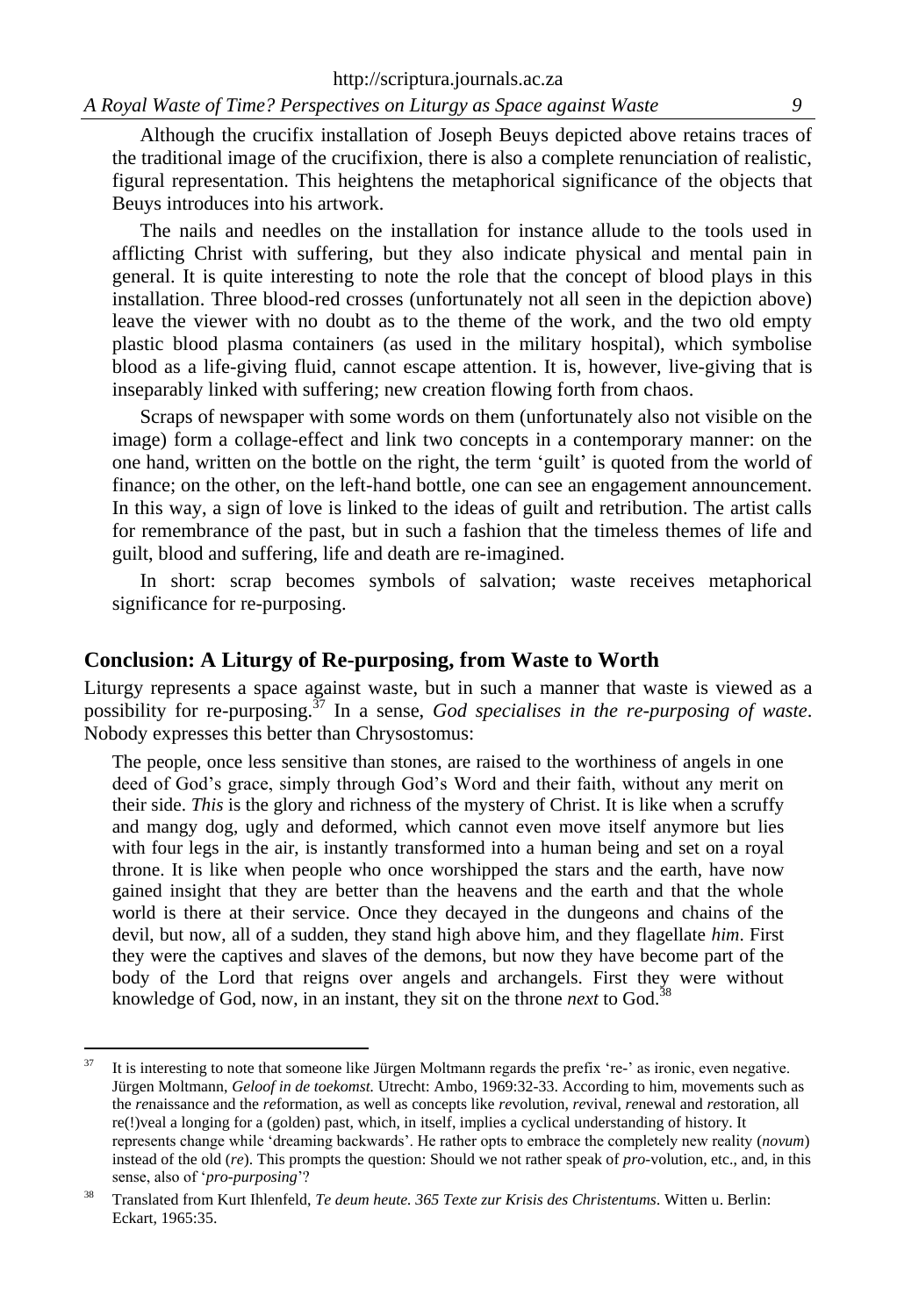This is re-purposing, *par excellence.*

But, how do we move, liturgically speaking, from waste to worth? Through purposeful playfulness; and playful purposefulness. Of course, some people may say that all of this is impractical, even wishful thinking, at best merely the usage of abstract theological concepts, with no links to (real) life – especially if we argue from within a context of affluence. Indeed, we may think, a royal waste of time. Not so for the so-called 'garbage people of Cairo'. They have, as Coptic Christians, taken waste seriously, for many decades now, and view and re-purpose waste as a type of *leitourgia*, as liturgy-for-life; liturgy-on the-street.

It is not possible to do justice to the rich history and tradition of the *Zabbaleen* – literally, 'garbage people' of Cairo, within the limitations of this presentation.<sup>39</sup> For half a century, they have not only sustained themselves on the city's discards, but they do this from a specific Christian-liturgical point of departure. On the surface it looks as if the Zabbaleen, now numbering over 40 000, are simply running highly successful recycling micro-enterprises that collect 4 000 tonnes of rubbish each day – about a third of Cairo's output. But on a deeper level there are theological-liturgical foundations for their activities.

Their acts of re-purposing are in fact hopeful acts of dense metaphorical meaning, signifying a habitus, a stance and life-style that lives out the *novum* of the new life in Christ, against waste and indignity; in a sense celebrating the advent of the *pleroma*, seeing the in-breaking *telos* of God's future with eyes of faith. The ways in which they re-purpose waste such as plastic, cardboard, garden and household refuse are truly creative, indeed playful, continuously seeing new possibilities in objects that other people no longer have any use for. In the process, they have become a *powerful metaphor for a liturgy of repurposing, reminding us that we urgently need such a liturgical theology of re-purposing, a liturgical habitus that takes us to the street – and on to the dump heap.*

 $\overline{a}$ 

<sup>39</sup> Cf. Fahmi, Wael & Sutton, Keith 2006. Cairo's Zabbaleen Garbage Recyclers: Multinationals' Takeover and State Relocation Plans. *Habitat International*, Vol 30:820; Fahmi, Wael Salah 2005. The Impact of Privatization of Solid Waste Management on the Zabbaleen Garbage Collectors of Cairo. *Environment & Urbanization*, Vol 17, no.2:158. A film has even been made of the Zabbaleen: *Marina of the Zabbaleen*, Directed by Engi Wassef. Produced by 'Torch Films.'